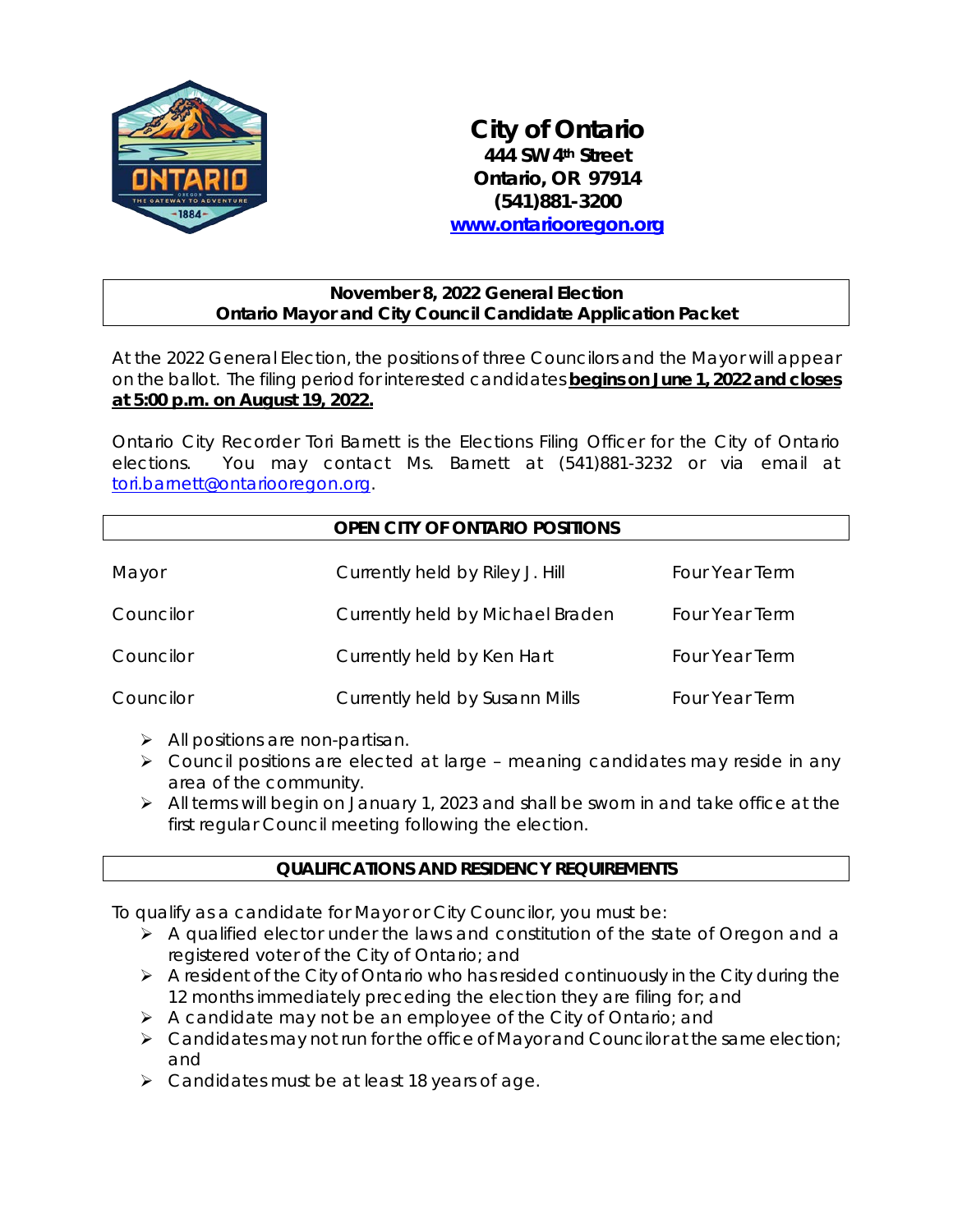Please review this information packet, which includes information that will assist candidates in fulfilling the requirements to appear on the November ballot. The City of Ontario follows the state guidelines for Candidates Filing by Petition (Candidate Manual). The referenced forms are included in this packet or will be provided at the appropriate step in the process. Form can also be found in the 2022 Candidates Manual and Campaign Finance Manual produced by the Oregon Secretary of State Elections Division at their website: [www.oregonvotes.gov.](http://www.oregonvotes.gov/)

### **Step 1: File Prospective Petition**

Complete the form listed below and submit to the City Recorder/Elections Officer for approval **PRIOR TO GATHERING ANY SIGNATURES** and well in advance of the August 19<sup>th</sup> filing deadline. No filing fees are required to run for City of Ontario offices; however, a candidate is required to obtain 20 verified/qualified and accepted signatures from residents within the Ontario City Limits.

SEL 101 - Candidate Filing for Nonpartisan (marked "Prospective" petition)

#### **Step 2: Register Campaign Committee\*\* (Refer to Campaign Quick Guide, included in this packet)** The prospective candidates must file candidate committee documents online with the Oregon Secretary of State Elections Division within three business days of receiving the first contribution or making an initial expenditure. These filings can be done electronically at [www.oregonvotes.gov.](http://www.oregonvotes.gov/) At this website, you may log in and register in the ORESTAR system to receive additional instructions. For more information, please refer to the Campaign Finance Manual or contact the Elections Division at (503)986-1518.

**\*\*HOWEVER**, these forms are **NOT** required to be filed if **all three** of the following conditions are met:

- The candidate serves as his or her own treasurer, **and**
- The candidate does not have an existing candidate committee; **and**
- The candidate does not expect to receive or spend more than **\$750** during a calendar year.

If the candidate exceeds the \$750 limit, in either expenditures or contributions, they must establish a campaign account and file Form SEL 220 electronically with the state within three days of exceeding the \$750 threshold.

#### **Step 3: Collect Signatures**

Upon approval of the prospective petition by the City Recorder/Elections Officer, candidates will be assigned an identification number and granted approval to begin collecting signatures, using the form listed below. This form will be provided by the Elections Official and will include the ID number. Any other form will not be accepted.

SEL 121 – Candidate Signature Sheet - Nonpartisan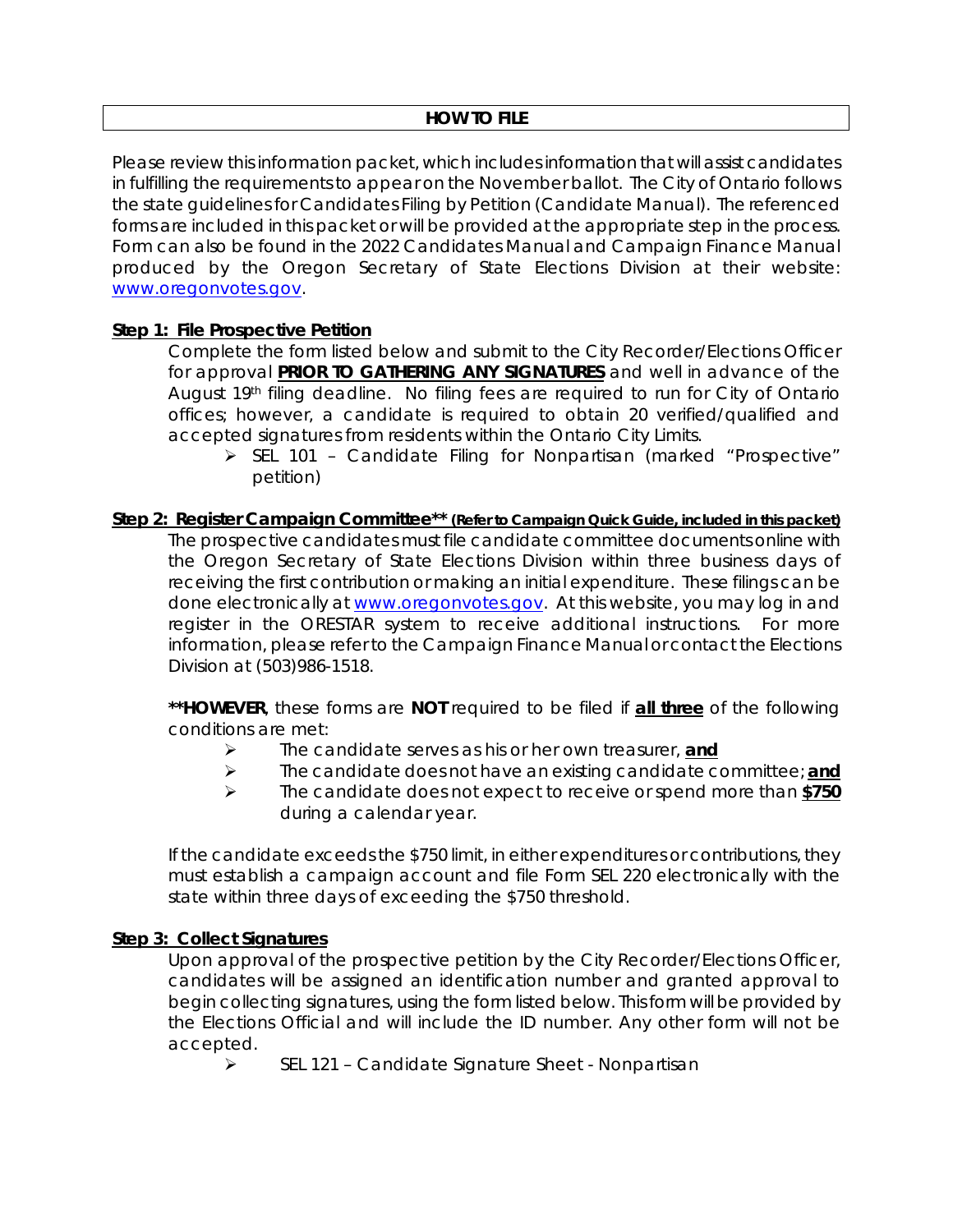The Ontario City Charter requires petitions to contain a minimum of **20 qualified**  (Ontario City Limits registered voters) signatures. It is recommended candidates collect more than the minimum signatures to assure the required number are obtained.

Oregon law requires that each petition sheet [SEL 121] be properly certified by its circulator, who must personally witness each signature. Please review the guidelines for circulation of petitions in the Candidates Manual.

When submitting signatures for verification, the below form must be completed and attached.

 $\triangleright$  SEL 338 – Petition Submission

### **Step 4: File Completed Petition**

When the appropriate number of signatures has been collected, the candidate shall submit the petitions to the City Elections Official for review and verification of completion. If correct, the City Elections Official shall remit the documents to the County Elections Officer at the Vale City Hall in Vale, Oregon, for processing and verification of signatures. Please allow at least 5-7 business days for verifications. Contact Gayle Trotter, Malheur County Clerk, at (541)473-5151 with questions about signatures and/or verification procedures.

When your signature sheets have been verified that they contain the required number of qualified signatures, the candidate must submit the following to the Ontario City Recorder/Elections Official no later than **5:00 p.m. on August 19, 2022**:

Completed Filing of Candidacy – SEL 101

## **CAMPAIGN FINANCE REPORTING REQUIREMENTS**

All candidates and prospective candidates are required to establish a candidate committee by opening a campaign account and filing the required forms within three business days of receiving or spending any money to support your candidacy. The only exception to this is if you meet all three of the conditions as outlined in Step 2 of the above filing process. Enclosed is a *Candidate "Quick Guide" on Campaign Finance Reporting in Oregon* that will assist you in determining what reports are required of you.

Campaign finance forms are filed electronically with the Secretary of State's Division. Additional instructions and the timelines for filing the reports are contained in the Campaign Finance Manual, available a[t www.oregonvotes.govg.](http://www.oregonvotes.govg/) You may also contact the Secretary of State – Elections Divisions for questions at (503)986-1518.